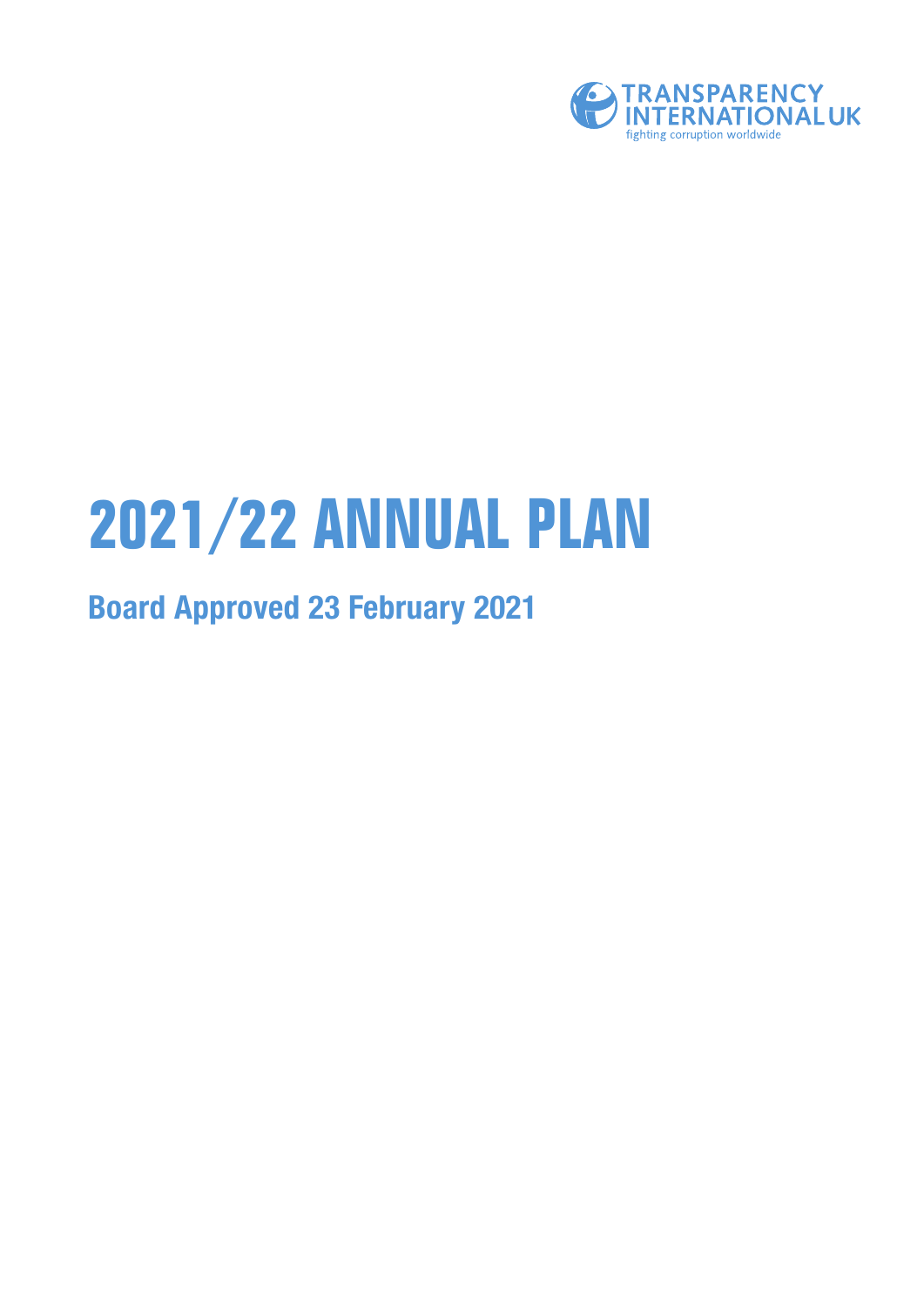### **INTRODUCTION**

We are Transparency International UK.

We are part of the global Transparency International movement, which defines corruption as the abuse of entrusted power for private gain.

Our Vision is a world in which government, business, civil society, and the daily lives of people are free from corruption. Our Mission is to stop corruption, promote integrity and, to that end, hold power to account for the common good.

Since 1995, Transparency International UK has played a leading role in tackling corruption in the UK, Britain's role in corruption overseas, and corruption in global sectors is critical to international security, health and development.

We achieve this through impartial research, the design of new standards and solutions and the education of decision makers. We drive change through formal, constructive advocacy and by providing support and expertise to others aligned to our cause.

This Annual Plan is the first under our 2021-2030 Strategy, 'Stopping Corruption – Promoting Integrity'. This year, we will deepen our programme of work across the public sector, political sphere and private sectors of the UK. In parallel, we will continue to lead influential global programming for the wider Transparency International movement focussed on corruption prevention in Global Health, Defence & Security and in supporting partners to drive anti-corruption standards in other countries. Our work will pursue success under the three strategic goals set out below, and will focus on a series of programme objectives described in the sections that follow.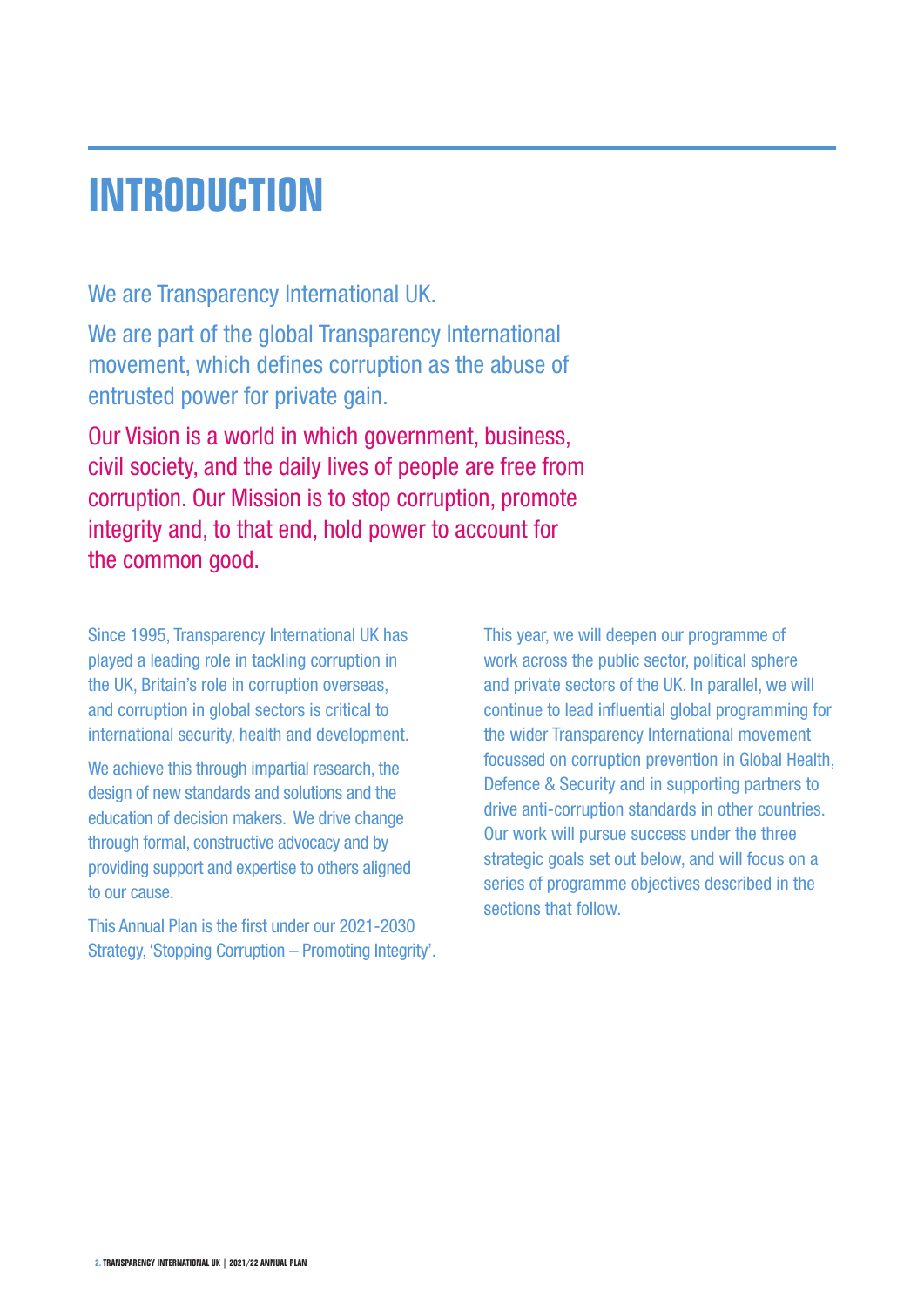**We envision a world in which government, business, civil society, and the daily lives of people are free from corruption**

**Our mission is to stop corruption, promote integrity and, to that end, hold power to account for the common good**

### **Vision Mission Strategic Goals**

#### **We Advance Policy:**

Use research, evidence & advocacy to drive the use and improvement of law, regulations, systems and policy to deter and pursue corruption.

#### **We Improve Practice:**

Drive the public and private sectors to change behaviours, attitudes and stop corruption.

### **We Promote Change:**

Share knowledge, create pressure and reduce opposition, mobilise and support allies to tackle corruption.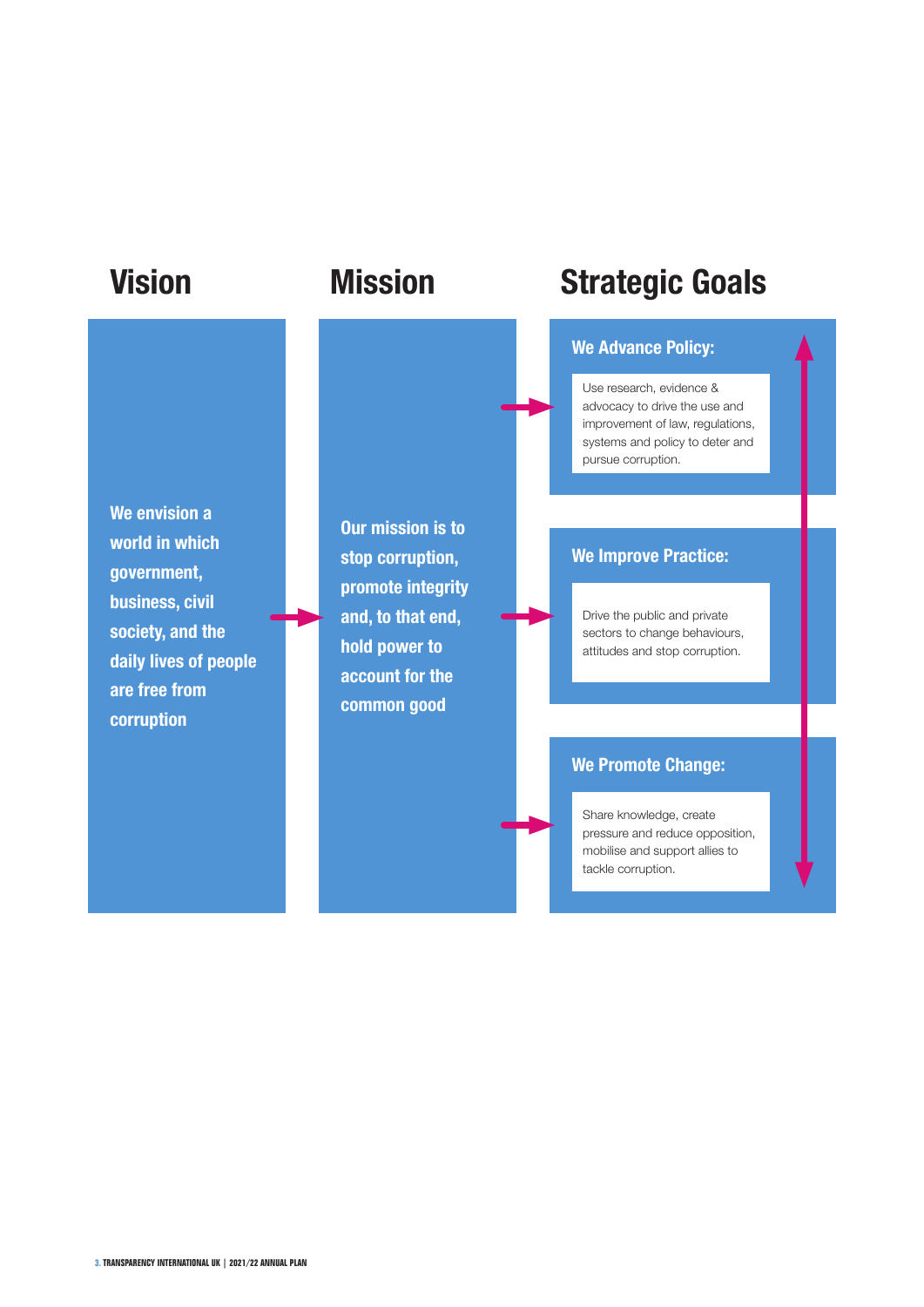### **2021-22 CONTEXT**

Emerging from the Covid-19 pandemic response, and years of negotiating a new relationship with the European Union, British institutions of democratic governance are visibly strained, and concerns about standards in public life widely voiced.

Business faces heightened risks as the focus of trade shifts to emerging markets, where public sector corruption is known to be higher than in the EU. In a world where those hostile to British interests are known to practise corruption as statecraft, lax attitudes to billions of pounds of illicit financial flows impacting the UK economy risk leaving the door ajar to threats to our security too.

Shaping an independent identity on the international stage, Global Britain has a small window of opportunity to claim leadership as a trusted place to do business with integrity, and to earn the favour of allies seeking to bring about stability, security and democracy in an increasingly contested world order.

The Union itself is also under strain; the Brexit process having left Northern Ireland with a complex settlement in between its EU and Great British neighbours. In Scotland, calls for a second independence referendum grow ever louder. The response to Covid-19 has often witnessed conflicting arrangements between the four nations of the UK. A similarly fragmented approach to addressing domestic and global corruption must be avoided.

Worldwide, the pandemic has raised awareness of corruption risks across global health. The need for effective health systems is understood now more than ever. Whilst vaccination programmes are currently being started, and the end of the pandemic is in sight, it is clear its impact will continue to increase pressure on health systems to be efficient and effective.

As the world builds back from the pandemic, we will seek to use this opportunity to embed greater transparency into national health systems, and ensure that global health organisations, including key multilaterals such as the WHO and the World Bank, champion transparency, and embed it into their strategies, and approaches.

The pandemic also has direct relevance to the Defence and Security sector given that military actors around the world have been deployed by governments in response. The broader context is characterised by the speed and scale of global change and

the interconnectedness of the issues we face. The defence and security sector intersects directly with this new reality. Corruption has significant implications for citizens' peace and security, exacerbating situations of conflict and crisis and undermining attempts to establish peace and security. In the coming year, we will lay the foundations for the next decade of work, leveraging our research and analysis to convince those in positions of power to take action to reduce corruption risks in defence governance. We will promote ways of mitigating corruption in situations of crisis and conflict. We will also push the private sector and the arms trade system to tackle defence sector corruption.

The year ahead will also be marked by a series of significant international summits. Britain holds the Presidency of the G7 and will host the COP26 Climate Summit in Glasgow. Across the Atlantic, the new Biden administration has put corruption at the centre of a foreign policy agenda to be tackled with a planned Summit for Democracy. To a varying extent, all represent important moments to reinforce global commitments and standards in the battle against corruption, and to ensure the gains that have been made, often with Transparency International's support, in many countries are not lost.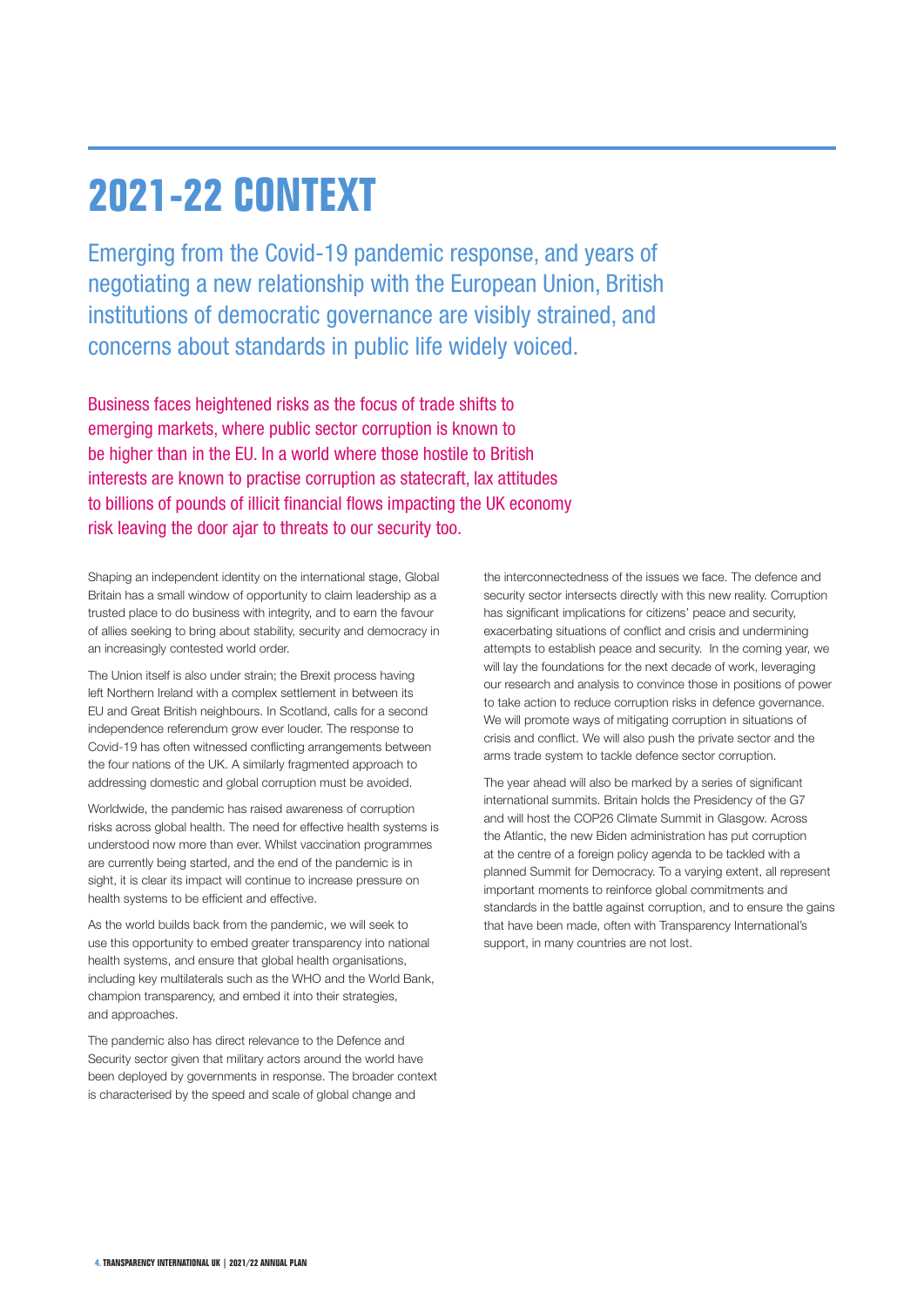### **2021-22 PROGRAMME GOALS AND PRIORITY WORK-STREAMS**

Our overall strategy, and therefore this annual plan, is guided by the ten-year objectives of the global Transparency International movement. The first four of our annual programme objectives, below, have been selected from those movement-wide priorities. The fifth objective is specific to our UK chapter, and represents the first year of advancing additional work under our new strategy:

- 1. Stop the Flow of Dirty Money
- 2. Protect the Public's Resources
- 3. Secure Integrity in Politics
- 4.Drive Integrity in Business
- 5. Incubate Projects & Partnerships to Address Unmet Needs in Tackling Corruption

To make progress against these objectives, our UK programmes will continue to address both corruption in the UK and the UK's contribution to corruption around the world. Priorities for 2021/22 include:

- Reform of UK company registries, better supervision of antimoney laundering defences, and transparency of UK property ownership by overseas companies.
- Seeking stronger public procurement rules and restoring controls in place prior to the pandemic response.
- Strengthening the institutional defences against corruption risks in public life, including progressing a new offence of corruption in public office.
- Enhancing practice in corporate anti-corruption programmes through new insights into measuring effectiveness and the contribution of values to company compliance.
- Under our fifth objective, we will scope work in the following areas, domestically and internationally:
- Assessing the context-specific challenges and opportunities for delivering our mission in the four nations of the UK; focussing on Scotland in 2021/22.
- Exploring how we can leverage our knowledge of illicit finance and money laundering to provide specialist support to banking and professional services to address the risks.
- Scoping and resourcing work to support UK Small and Medium Sized Enterprises to export with integrity.
- Developing support for new work on issues such as accountability of new technologies and the opportunities to leverage the benefits of Artificial Intelligence, working in partnership with other TI chapters wherever possible.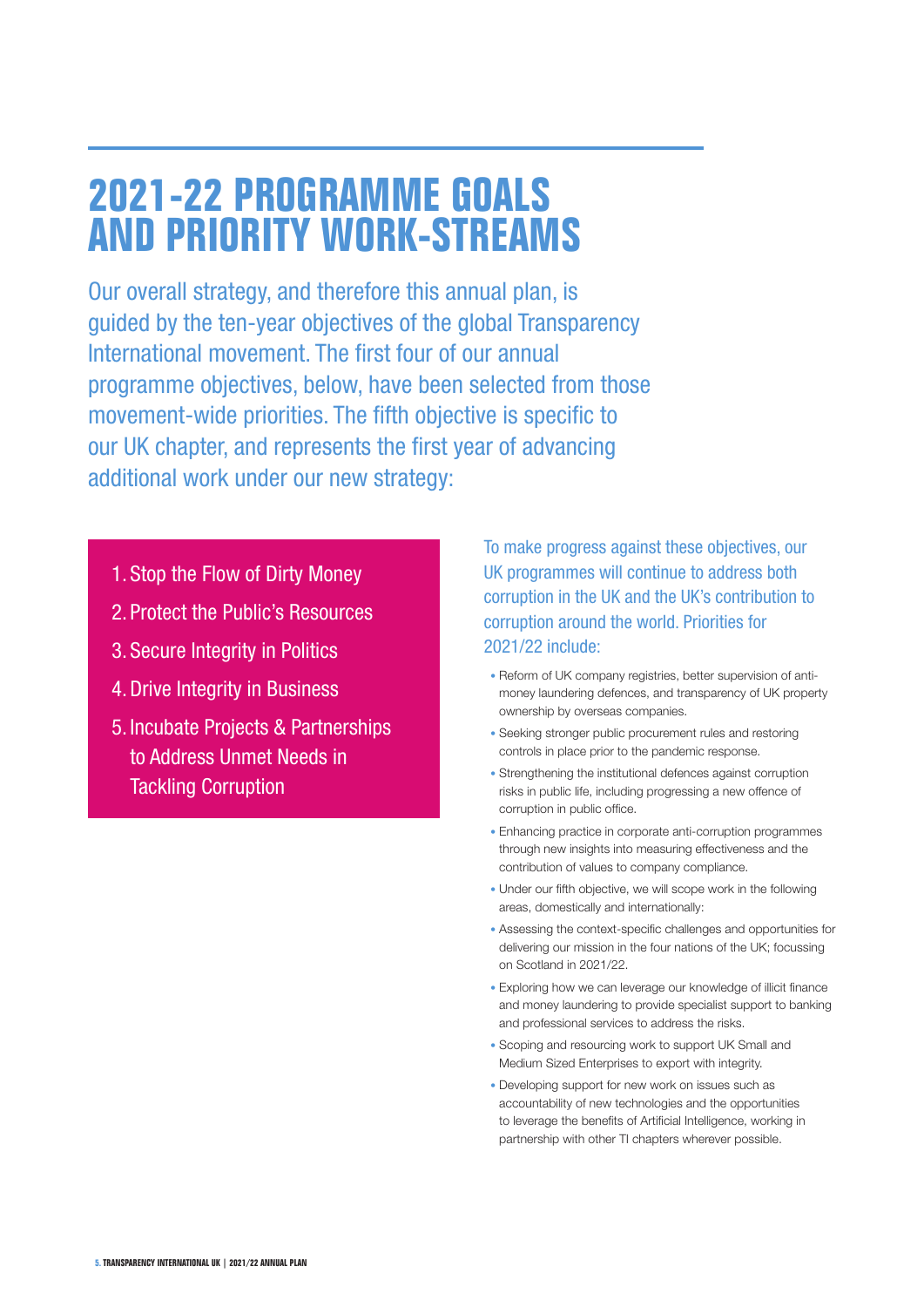### Our international programme teams will focus on the following priorities this year:

#### **In Global Health:**

- Working with our partners across the movement to advance a new body of work to address global corruption risks in the delivery of Covid-19 vaccines, especially in Low and Middle Income Countries.
- Stepping up our efforts to have corruption recognised as a mainstream risk to achieving Universal Health Coverage by piloting a Corruption Sensitivity Framework in partner countries.
- Advancing the evidence base on the benefits of greater transparency in the pharmaceutical industry.

#### **In Defence and Security:**

- Launching the Government Defence Integrity Index (GDI) 2021 as an international standard for defence governance and building the network of Transparency International chapters that use our research to advance reforms in defence sectors;
- Advocating at major international and regional forums calling for key anticorruption mechanisms to recognise the importance of, and a practical response to, defence sector corruption.
- Progressing our work on corruption and conflict, finalising highimpact research and policy recommendations in the US and leveraging our work on corruption in military operations and corruption in security sector reform processes.
- With a specific focus on high-risk issues, we will use the results of the 2020 Defence Companies Index on Anti-Corruption and Corporate Transparency (DCI) and our ongoing work in the US to identify opportunities to engage with investors, government stakeholders and procurement officials to demand high transparency standards of the private sector.
- Engaging with the 7th Conference of States Parties (CSP7) of the Arms Trade Treaty Corruption to ensure that corruption is taken into account.

#### **With other partner chapters:**

- Working to secure the gains of recent years in securing national Anti-Corruption Strategies, Victim and Witness Protection and Asset Recovery laws among the chapters we have supported;
- Continuing to work with selected chapters to support their campaigns on Beneficial Ownership Transparency, Asset Recovery and Whistle-blower Protection; and
- Seeking to leverage learning from the 2016 London Anti-Corruption Summit (the last of its kind) into forthcoming international events such as the UK's G7 Presidency and US Summit for Democracy.

Detailed work plans for each team, with measurable results and anticipated outcomes are contained in an Annex to this document.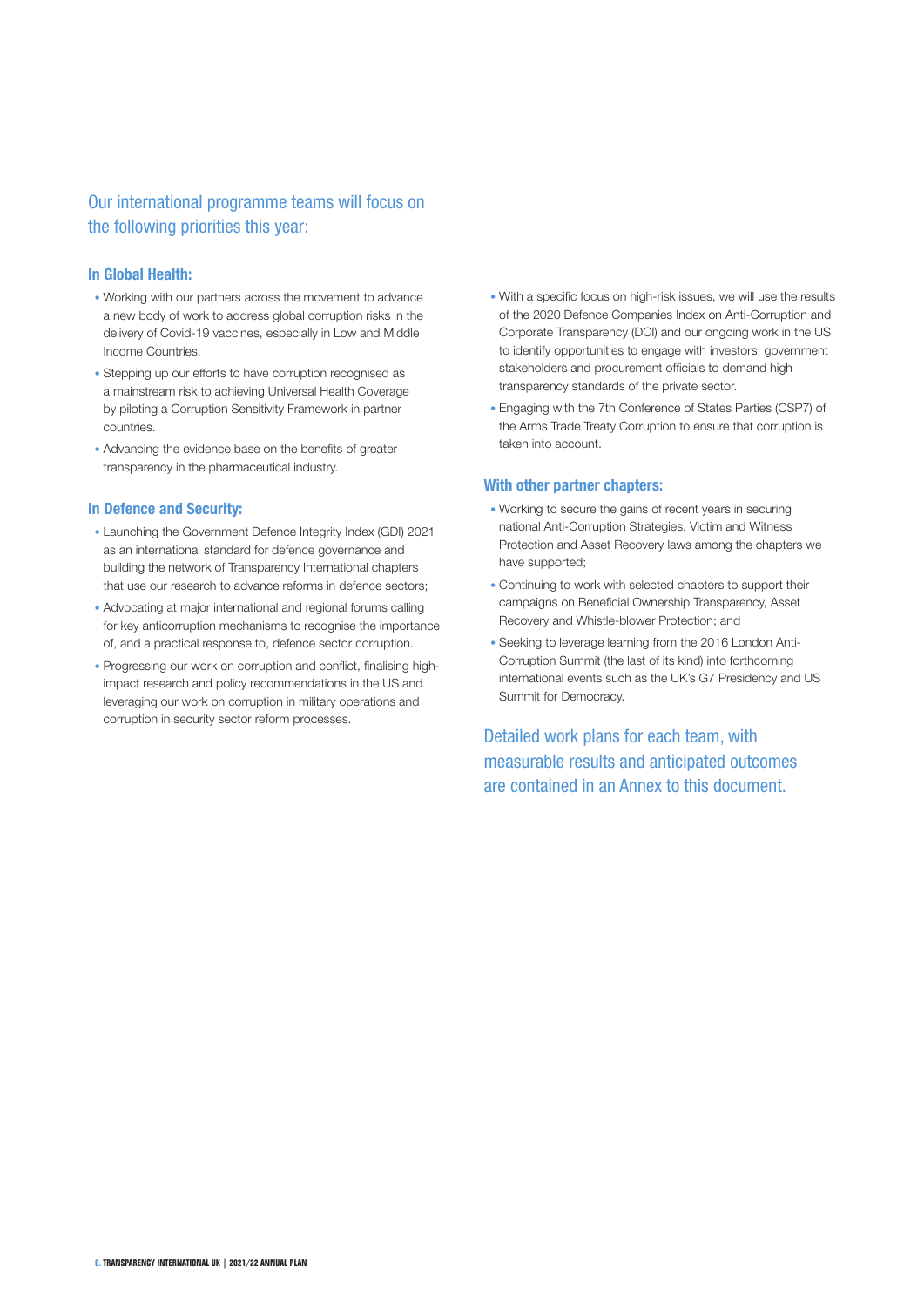## **ORGANISATIONAL PRIORITIES**

In addition to our Programme Objectives, we have four Organisational Priorities in our ten-year strategy to ensure the resilience and fitness or purpose of our organisation:

- 1. Strengthen our contribution to the TI Movement.
- 2.Deliver cost effective, sustainable funding.
- 3. Provide our people with employment of choice.
- 4. Scale, innovate and incubate.

#### During 2021/22, we will prioritise the following:

- Working with colleagues in the TI-Secretariat in Berlin on a governance review of global programming, whilst also strengthening the collective value and leadership of TI-UK's international programmes.
- Sustaining a significant increase in our media exposure enjoyed in 2020/21, with renewed focus on diversity of channels and increased use of audio-visual and powerful graphic design on our social media channels; whilst ensuring each major programme area has a tailored communications strategy.
- Launching a cross-organisation approach to Monitoring, Evaluation & Learning and core research methods to investigate impact.
- Securing at least £9.5m of programme funding for subsequent financial years.
- Promoting values-based matrix working, fully implementing our Race at Work action plan, introducing wellbeing at work focus weeks and ascertaining the most effective blended-working arrangements for the future.

Detailed plans and targets for our Organisational Priorities are contained in a separate Annex to this document.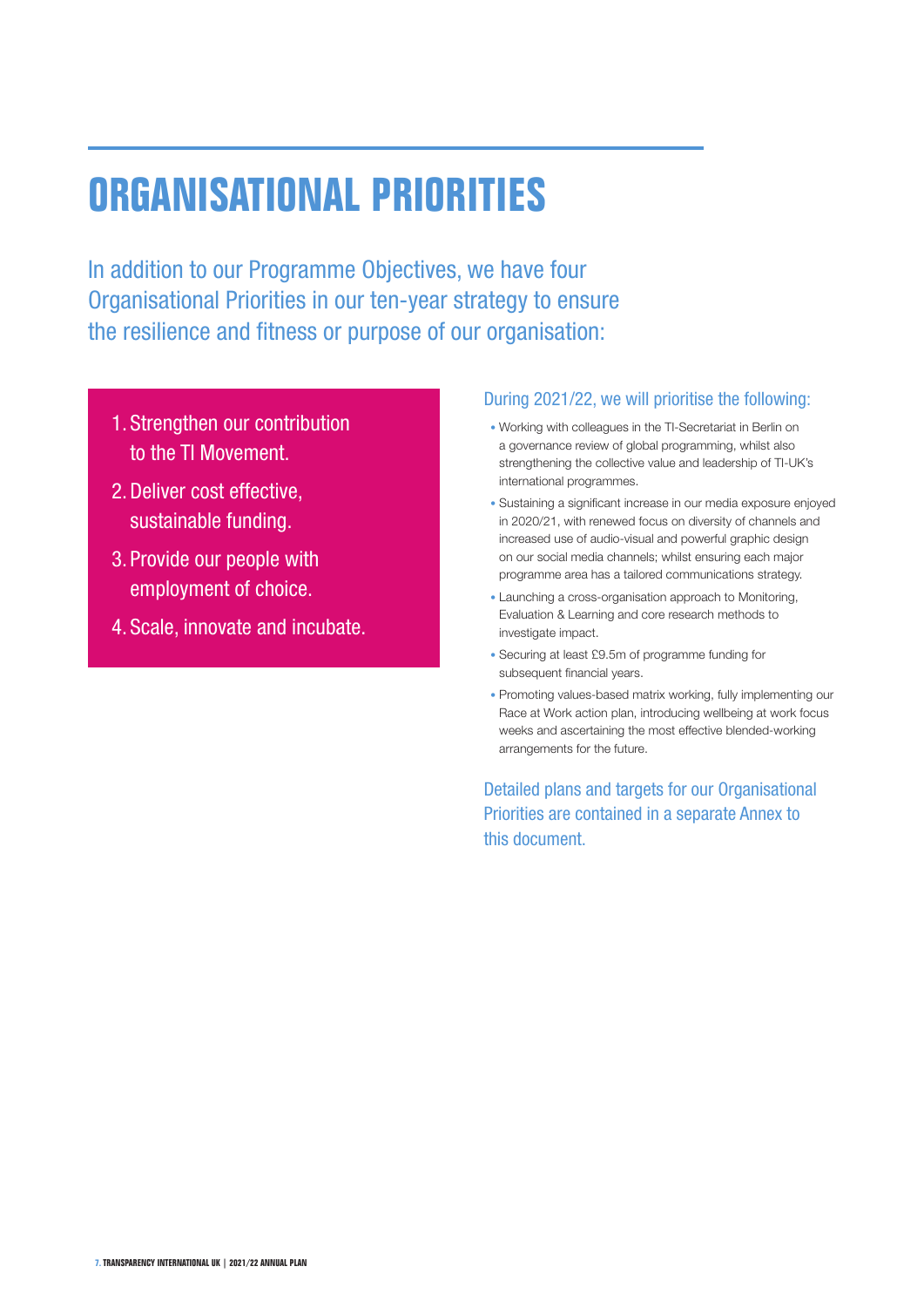# **FINANCIAL OVERVIEW**

Total income for the year is forecast to be in a range of £3.5-£6.4 million, a likely decrease compared to the prior year. Of the forecast income, up to £1.4 million is anticipated to be unrestricted in nature, with the remainder received under restricted programme funding agreements. The reduction in income had been anticipated for some time as a result of the natural conclusion of a number of long-running programme grant agreements at the end of 2020/21. The process of securing replacement programme funding has been hampered in the prior year by the economic impact of Covid-19, in particular heavy reductions to the British government's international development budget. Nevertheless, a strong pipeline of future funding now exists with subsequent years from 2022/23 showing strong growth trajectory. Planned programme expenditure is broadly aligned with prior years.